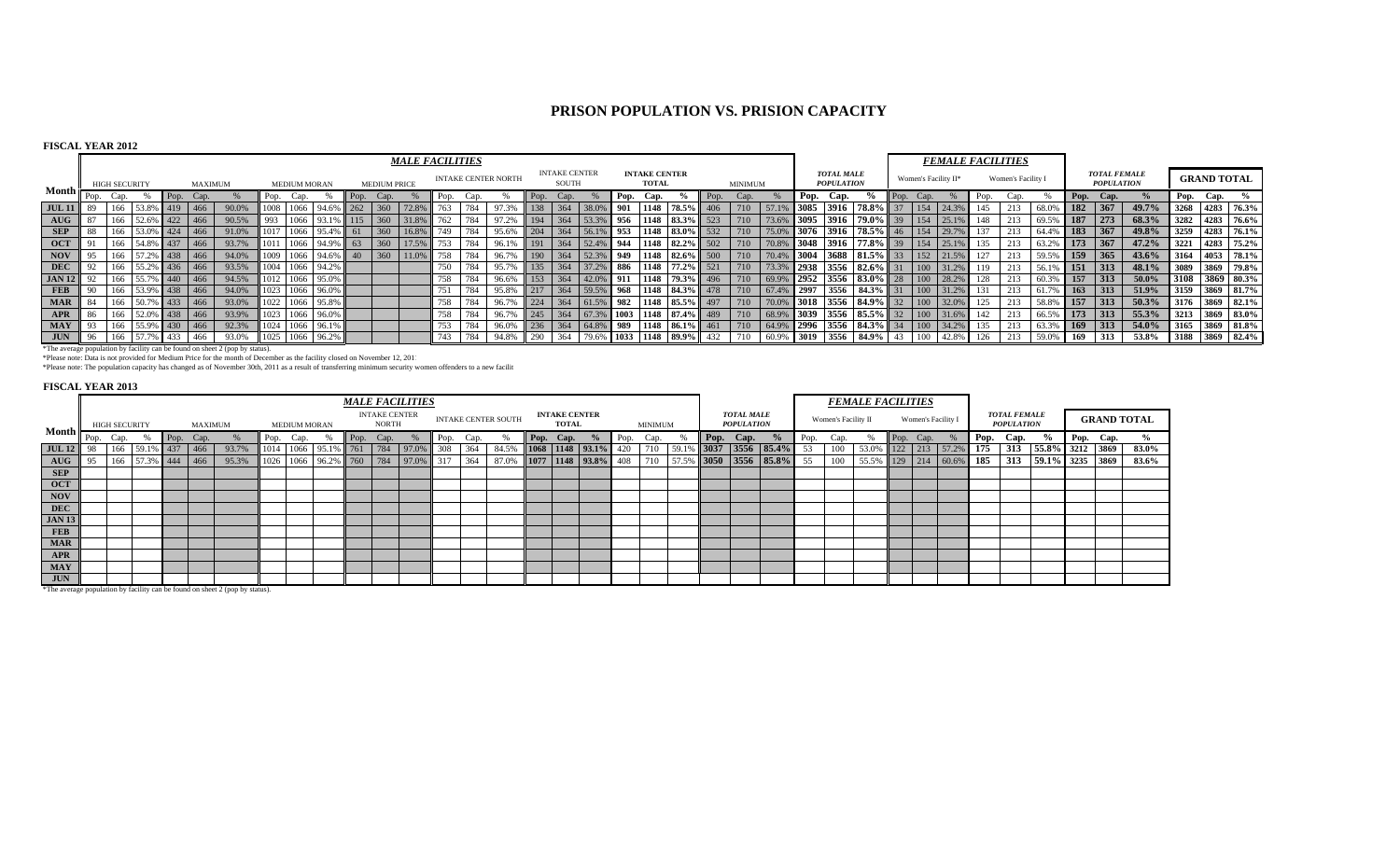## **FISCAL YEAR 2012**

|                                                                                                                            |                                                                                                                |                                                                                                                                                                                            |     |  |     |  |     |     |  |                            |         |           |    |                  |                | <b>MALE FACILITIES</b>           |                  |     |                     |          |          |     |          |                     |       |         |     |                     |    |             |     |      |              |                |                   |                                 |    |                     |                       |      | <b>FEMALE FACILITIES</b> |            |                |     |                                   |                              |
|----------------------------------------------------------------------------------------------------------------------------|----------------------------------------------------------------------------------------------------------------|--------------------------------------------------------------------------------------------------------------------------------------------------------------------------------------------|-----|--|-----|--|-----|-----|--|----------------------------|---------|-----------|----|------------------|----------------|----------------------------------|------------------|-----|---------------------|----------|----------|-----|----------|---------------------|-------|---------|-----|---------------------|----|-------------|-----|------|--------------|----------------|-------------------|---------------------------------|----|---------------------|-----------------------|------|--------------------------|------------|----------------|-----|-----------------------------------|------------------------------|
|                                                                                                                            | <b>HIGH SECURITY</b>                                                                                           |                                                                                                                                                                                            |     |  | MAX |  |     |     |  | <b>MED MORAN</b>           |         |           |    | <b>MED PRICE</b> |                |                                  |                  |     | <b>INTAKE NORTH</b> |          |          |     |          | <b>INTAKE SOUTH</b> |       |         |     | <b>INTAKE TOTAL</b> |    |             |     |      |              | <b>MINIMUM</b> |                   |                                 |    | Women's Facility II |                       |      | Women's Facility I       |            |                |     |                                   |                              |
|                                                                                                                            |                                                                                                                | Month Sent AT CP Hold Total Sent A.T. C.P. Hold Total                                                                                                                                      |     |  |     |  |     |     |  | Sent AT CP Hold Total Sent |         |           | AT | CP               |                | Hold Total Sent AT CP Hold Total |                  |     |                     |          | Sent     | AT  | CP       | Hold                | Total | ll Sent | AT  |                     | CP | Hold        |     | Sent |              |                | AT CP Hold Total  | <b>TOTAL</b><br><b>MALE POP</b> |    |                     | Sent AT CP Hold Total | Sent | AT                       |            | CP Hold Total  |     | <b>TOTAL</b><br><b>FEMALE POP</b> | <b>GRAND</b><br><b>TOTAL</b> |
| JUL 11 86                                                                                                                  |                                                                                                                | -89                                                                                                                                                                                        | 419 |  |     |  | 419 |     |  | $\Omega$                   | 11008   |           |    | $\Omega$         | $0 \mid 262$   |                                  | 261 489          |     |                     | 763      | 25       | 110 |          |                     | 138   | 287     | 599 |                     |    | $\mathbf Q$ | 901 | 402  | $\Omega$     |                | 1406              | 3085                            |    | $01$ 0              |                       | 80   | 63                       |            |                | 145 | 182                               | 3268                         |
| $AUG$ 8                                                                                                                    |                                                                                                                | 87                                                                                                                                                                                         | 422 |  |     |  | 422 | 993 |  | $\Omega$                   | 993 115 |           |    | $\Omega$         | $0 \t 115$     |                                  | 272              |     | 10                  | 762      | 32       | 158 |          |                     | 194   | 304     | 636 |                     |    | 12          | 956 | 517  | $\mathbf{0}$ |                | $6 \mid 523$      | 3095                            | 37 | $\Omega$            | -39                   | 82   | -64                      | $\Omega$   | $\overline{2}$ | 148 | 187                               | 3282                         |
| <b>SEP</b>                                                                                                                 |                                                                                                                |                                                                                                                                                                                            | 424 |  |     |  | 424 |     |  |                            |         |           |    |                  | $\Omega$       | 61                               | 266              | 470 |                     |          | 32       | 168 |          |                     | 204   | 298     | 638 |                     |    | 12          | 953 | 524  |              |                | 532               | 3076                            | 45 |                     | 46                    | 82   |                          |            |                |     | 183                               | 3259                         |
| OCT 88                                                                                                                     |                                                                                                                |                                                                                                                                                                                            | 437 |  |     |  | 437 |     |  |                            |         | $1 \, 63$ |    | $\Omega$         | $\overline{0}$ |                                  | 274              | 463 | 12                  |          | 35       | 152 |          |                     | 191   | 308     | 614 |                     |    | 16          | 944 | 492  | $\Omega$     |                | $\frac{1}{2}$ 502 | 3048                            | 39 |                     | 39                    | 82   | 52                       | $\Omega$   |                | 135 | 173                               | 3221                         |
| <b>NOV</b>                                                                                                                 |                                                                                                                |                                                                                                                                                                                            |     |  |     |  |     |     |  |                            | 1009    |           |    |                  | $\Omega$       |                                  | 306              |     |                     |          | 41       | 146 |          |                     | 190   | 347     | 581 |                     |    | 15          | 949 | 489  |              |                | $10 \mid 500$     | 3004                            |    |                     |                       | 82   |                          |            |                |     | 159                               | 3164                         |
| <b>DEC</b>                                                                                                                 |                                                                                                                |                                                                                                                                                                                            | 436 |  |     |  | 436 |     |  | $\overline{0}$             | 1004    |           |    |                  |                |                                  | 276              |     |                     | 750      | 33       | 100 |          |                     | 135   | 309     | 556 |                     |    | 14          | 886 |      |              |                | 1521              | 2938                            |    |                     |                       |      |                          | $^{\circ}$ |                | 119 | 151                               | 3089                         |
| JAN 1                                                                                                                      |                                                                                                                |                                                                                                                                                                                            |     |  |     |  | 440 |     |  | $\Omega$                   | 1012    |           |    |                  |                |                                  | 269              |     |                     |          |          | 119 |          |                     | 153   | 301     | 589 |                     |    | 15          | 911 | 490  |              |                | 496               | 2952                            |    |                     | 28                    | 80   |                          |            |                |     | 157                               | 3108                         |
| <b>FEB</b>                                                                                                                 |                                                                                                                |                                                                                                                                                                                            |     |  |     |  | 438 |     |  | $\Omega$                   |         |           |    |                  |                |                                  | 289 443          |     |                     |          | 36       | 173 |          |                     | 217   | 325     | 61  |                     |    | 18          | 968 |      |              |                | 478               | 2997                            |    |                     |                       | 87   |                          | - 0        |                |     | 163                               | 3159                         |
| <b>MAR</b> 81                                                                                                              |                                                                                                                |                                                                                                                                                                                            | 433 |  |     |  | 433 |     |  | $\Omega$                   | 1022    |           |    |                  |                |                                  | 308 <sup>1</sup> | 433 | 16                  | 758      | 49       | 169 | $\gamma$ |                     | 224   | 357     | 602 |                     |    | 20          | 982 | 486  | $\Omega$     |                | 497               | 3018                            | 22 |                     | 32                    | 85   | 40                       | $\Omega$   |                | 125 | 157                               | 3176                         |
| APR                                                                                                                        |                                                                                                                |                                                                                                                                                                                            |     |  |     |  |     |     |  |                            |         |           |    |                  |                |                                  | 308              |     |                     |          | 50       | 190 |          |                     | 245   | 359     | 623 |                     |    | 18          |     |      | $\Omega$     |                | 10 489            | 3039                            |    |                     |                       |      | 48                       |            |                | 142 | 173                               | 3213                         |
| <b>MAY</b>                                                                                                                 | 305<br>236<br>358<br>1024<br>53<br>174<br>18<br>453<br>461<br>430<br>$\Omega$<br>606<br>- 989<br>$\Omega$      |                                                                                                                                                                                            |     |  |     |  |     |     |  |                            |         |           |    |                  | 2996           | 34                               |                  | 34  | 88                  | A7       | $\Omega$ |     | 135      | 169                 | 3165  |         |     |                     |    |             |     |      |              |                |                   |                                 |    |                     |                       |      |                          |            |                |     |                                   |                              |
| <b>JUN</b>                                                                                                                 | 432<br>433<br>1025<br>290<br>379<br>20<br>1033<br>424<br>68<br>$\Omega$<br>215<br>628<br>$\Omega$<br>433<br>16 |                                                                                                                                                                                            |     |  |     |  |     |     |  |                            |         |           |    | 3019             |                |                                  | 43               | 79  |                     | $\Omega$ |          | 126 | 169      | 3188                |       |         |     |                     |    |             |     |      |              |                |                   |                                 |    |                     |                       |      |                          |            |                |     |                                   |                              |
| $AVG$ : 86                                                                                                                 | 287<br>328<br>956<br>432<br>201<br>16<br>478<br>486<br>607<br>156<br>Q                                         |                                                                                                                                                                                            |     |  |     |  |     |     |  |                            |         |           |    |                  | 3022           |                                  |                  |     | 83                  | 50       |          |     | 133      | 169                 | 3191  |         |     |                     |    |             |     |      |              |                |                   |                                 |    |                     |                       |      |                          |            |                |     |                                   |                              |
|                                                                                                                            |                                                                                                                | RI Pop Avg (sentenced & Awaiting Trial) =<br>3232<br>Sentenced Avg (includes Civil Purge) =<br>Detainee Avg ( $IMM + US$ Hold + Other Hold) =<br>Awaiting Trial $Avg = 661$<br>2571<br>-24 |     |  |     |  |     |     |  |                            |         |           |    |                  |                |                                  |                  |     |                     |          |          |     |          |                     |       |         |     |                     |    |             |     |      |              |                |                   |                                 |    |                     |                       |      |                          |            |                |     |                                   |                              |
| *Please note: Data is not provided for Medium Price for the month of December as the facility closed on November 12, 2011. |                                                                                                                |                                                                                                                                                                                            |     |  |     |  |     |     |  |                            |         |           |    |                  |                |                                  |                  |     |                     |          |          |     |          |                     |       |         |     |                     |    |             |     |      |              |                |                   |                                 |    |                     |                       |      |                          |            |                |     |                                   |                              |
| <b>FISCAL YEAR 2013</b>                                                                                                    |                                                                                                                |                                                                                                                                                                                            |     |  |     |  |     |     |  |                            |         |           |    |                  |                |                                  |                  |     |                     |          |          |     |          |                     |       |         |     |                     |    |             |     |      |              |                |                   |                                 |    |                     |                       |      |                          |            |                |     |                                   |                              |

#### **FISCAL YEAR 2013**

|                                                                                     |                      |  |    |                                        |                |                |     |      |                            |                  |          |      |         |     | <b>MALE FACILITIES</b> |    |                                           |    |     |                     |     |                       |         |                     |      |       |      |    |                |     |                                                |      |   |                     | <b>FEMALE FACILITIES</b> |    |              |                    |                       |                                      |                              |
|-------------------------------------------------------------------------------------|----------------------|--|----|----------------------------------------|----------------|----------------|-----|------|----------------------------|------------------|----------|------|---------|-----|------------------------|----|-------------------------------------------|----|-----|---------------------|-----|-----------------------|---------|---------------------|------|-------|------|----|----------------|-----|------------------------------------------------|------|---|---------------------|--------------------------|----|--------------|--------------------|-----------------------|--------------------------------------|------------------------------|
|                                                                                     | <b>HIGH SECURITY</b> |  |    |                                        | MAX            |                |     |      |                            | <b>MED MORAN</b> |          |      |         |     | <b>INTAKE NORTH</b>    |    |                                           |    |     | <b>INTAKE SOUTH</b> |     |                       |         | <b>INTAKE TOTAL</b> |      |       |      |    | <b>MINIMUM</b> |     |                                                |      |   | Women's Facility II |                          |    |              | Women's Facility I |                       |                                      |                              |
| Month Sent AT CP Hold Total Sent A.T. C.P. Hold Total Sent AT CP Hold Total Sent AT |                      |  |    |                                        |                |                |     |      |                            |                  |          |      |         |     | CP Hold Total Sent     |    |                                           |    |     |                     |     | AT CP Hold Total Sent | AT      | CP                  | Hold | Total | Sent | AT | CP             |     | <b>TOTAL</b><br>Hold Total MALE POP Sent       |      |   | AT CP Hold          | Total                    |    |              |                    | Sent AT CP Hold Total | <b>TOTAL</b><br><b>FEMALE</b><br>POP | <b>GRAND</b><br><b>TOTAL</b> |
| $\mathbf{JUL}$ 12                                                                   |                      |  | 98 | 437                                    |                | $\mathbf{0}$   | 437 |      |                            |                  |          | 1014 | 323 418 |     |                        | 14 | 761                                       |    | 224 |                     | 308 | 400                   | 643     |                     | 18   | 1068  | 412  |    |                | 420 | 3037                                           | - 53 |   |                     | 53                       |    |              |                    | 122                   | 175                                  | 3212                         |
| AUG                                                                                 |                      |  |    | 444                                    | $\overline{0}$ | $\overline{0}$ | 444 | 1026 |                            |                  |          | 1026 | 331 414 |     |                        | 13 | 760                                       |    | 234 | -6                  | 317 |                       | 405 648 | $\sqrt{5}$          | 19   | 1077  | 403  |    |                | 408 | 3050                                           | -55  |   |                     |                          |    |              | 83 47 0 0          | 129                   | 185                                  | 3235                         |
| <b>SEP</b>                                                                          |                      |  |    |                                        |                |                |     |      |                            |                  |          |      |         |     |                        |    |                                           |    |     |                     |     |                       |         |                     |      |       |      |    |                |     |                                                |      |   |                     |                          |    |              |                    |                       |                                      |                              |
| OCT                                                                                 |                      |  |    |                                        |                |                |     |      |                            |                  |          |      |         |     |                        |    |                                           |    |     |                     |     |                       |         |                     |      |       |      |    |                |     |                                                |      |   |                     |                          |    |              |                    |                       |                                      |                              |
| NOV                                                                                 |                      |  |    |                                        |                |                |     |      |                            |                  |          |      |         |     |                        |    |                                           |    |     |                     |     |                       |         |                     |      |       |      |    |                |     |                                                |      |   |                     |                          |    |              |                    |                       |                                      |                              |
| DEC                                                                                 |                      |  |    |                                        |                |                |     |      |                            |                  |          |      |         |     |                        |    |                                           |    |     |                     |     |                       |         |                     |      |       |      |    |                |     |                                                |      |   |                     |                          |    |              |                    |                       |                                      |                              |
| <b>JAN 13</b>                                                                       |                      |  |    |                                        |                |                |     |      |                            |                  |          |      |         |     |                        |    |                                           |    |     |                     |     |                       |         |                     |      |       |      |    |                |     |                                                |      |   |                     |                          |    |              |                    |                       |                                      |                              |
| <b>FEB</b>                                                                          |                      |  |    |                                        |                |                |     |      |                            |                  |          |      |         |     |                        |    |                                           |    |     |                     |     |                       |         |                     |      |       |      |    |                |     |                                                |      |   |                     |                          |    |              |                    |                       |                                      |                              |
| $\mathbf{MAR}$                                                                      |                      |  |    |                                        |                |                |     |      |                            |                  |          |      |         |     |                        |    |                                           |    |     |                     |     |                       |         |                     |      |       |      |    |                |     |                                                |      |   |                     |                          |    |              |                    |                       |                                      |                              |
| APR                                                                                 |                      |  |    |                                        |                |                |     |      |                            |                  |          |      |         |     |                        |    |                                           |    |     |                     |     |                       |         |                     |      |       |      |    |                |     |                                                |      |   |                     |                          |    |              |                    |                       |                                      |                              |
| MAY                                                                                 |                      |  |    |                                        |                |                |     |      |                            |                  |          |      |         |     |                        |    |                                           |    |     |                     |     |                       |         |                     |      |       |      |    |                |     |                                                |      |   |                     |                          |    |              |                    |                       |                                      |                              |
| JUN                                                                                 |                      |  |    |                                        |                |                |     |      |                            |                  |          |      |         |     |                        |    |                                           |    |     |                     |     |                       |         |                     |      |       |      |    |                |     |                                                |      |   |                     |                          |    |              |                    |                       |                                      |                              |
| $AVG$ : 93                                                                          |                      |  | 97 | 441                                    |                |                | 441 | 1020 |                            |                  | $\Omega$ | 1020 | 327     | 416 |                        |    | 760                                       | 76 | 229 |                     | 312 | 403                   | 645     | -6                  | 19   | 1073  | 407  |    |                | 414 | 3044                                           |      |   |                     | 54                       | 80 | $46 \quad 0$ |                    | 126                   | 180                                  | 3224                         |
|                                                                                     |                      |  |    | Sentenced Avg (includes Civil Purge) = | 2504           |                |     |      | Awaiting Trial $Avg = 695$ |                  |          |      |         |     |                        |    | RI Pop Avg (sentenced & Awaiting Trial) = |    |     |                     |     |                       | 3199    |                     |      |       |      |    |                |     | Detainee Avg ( $IMM + US$ Hold + Other Hold) = |      | 6 |                     |                          |    |              |                    |                       |                                      |                              |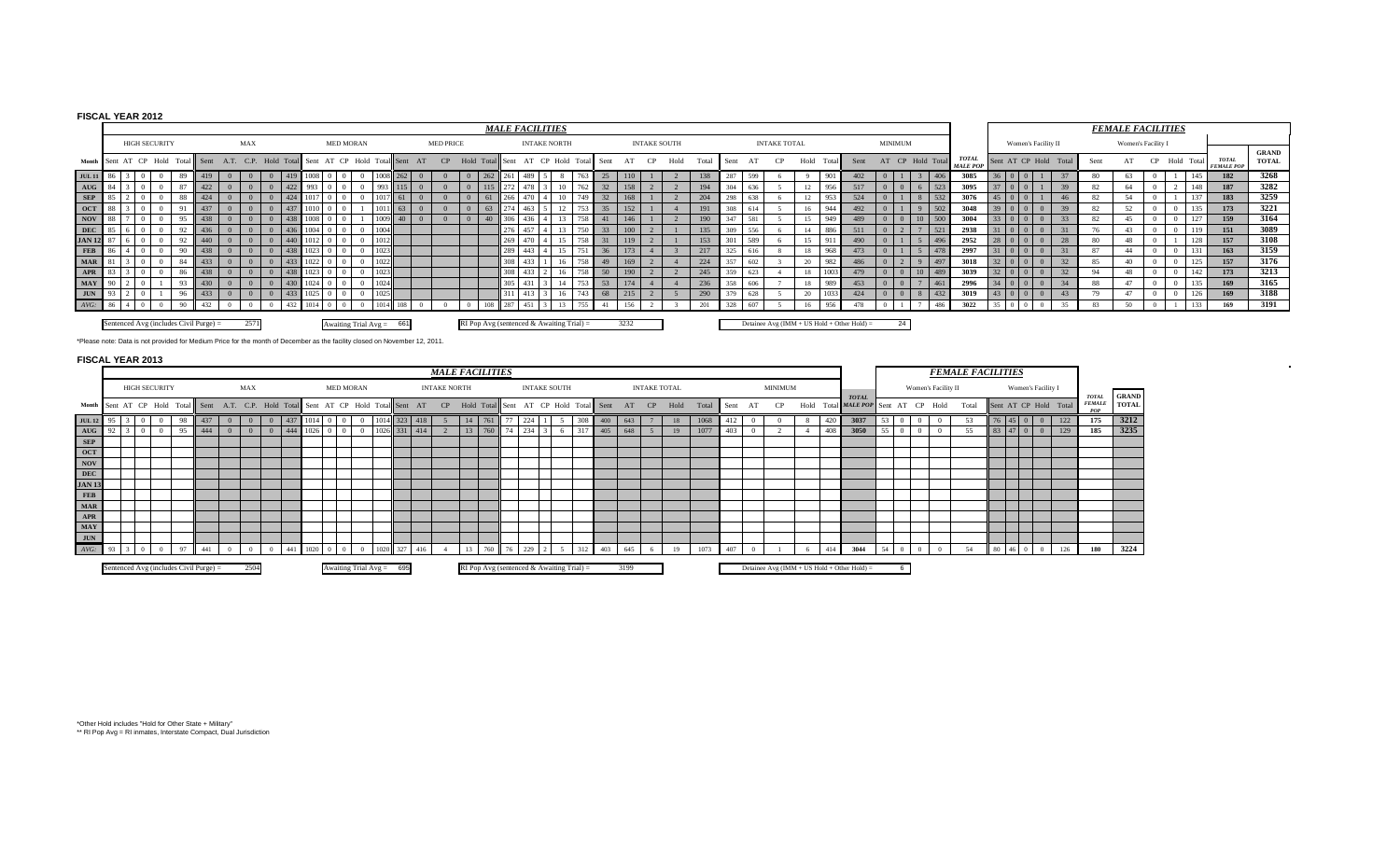### **FISCAL YEAR 2012**

|               |           |                   |                | <b>MALE POPULATION</b> |    |                |                     |
|---------------|-----------|-------------------|----------------|------------------------|----|----------------|---------------------|
|               |           |                   |                |                        |    |                | <b>TOTAL</b>        |
| Month         | Sentenced | Awaiting<br>Trial | Civil<br>Purge | Immigration U.S. Hold  |    | Other<br>Hold* | <b>MALE</b><br>POP. |
| <b>JUL 11</b> | 2464      | 602               | 7              | 1                      | 9  | $\overline{c}$ | 3085                |
| AUG           | 2435      | 639               | 5              | 1                      | 14 | 3              | 3095                |
| <b>SEP</b>    | 2409      | 640               | 6              | 1                      | 16 | 3              | 3076                |
| <b>OCT</b>    | 2398      | 617               | 7              | $\overline{c}$         | 22 | 3              | 3048                |
| <b>NOV</b>    | 2384      | 588               | 5              | 1                      | 23 | 3              | 3004                |
| <b>DEC</b>    | 2345      | 563               | 8              | 1                      | 20 | $\overline{c}$ | 2938                |
| <b>JAN 12</b> | 2330      | 594               | 7              | $\Omega$               | 19 | $\overline{c}$ | 2952                |
| <b>FEB</b>    | 2345      | 620               | 9              | $\Omega$               | 21 | $\mathfrak{D}$ | 2997                |
| <b>MAR</b>    | 2380      | 605               | 5              | $\Omega$               | 27 | $\overline{c}$ | 3018                |
| <b>APR</b>    | 2382      | 626               | 4              | $\Omega$               | 26 | 1              | 3039                |
| <b>MAY</b>    | 2355      | 608               | 7              |                        | 24 | 1              | 2996                |
| <b>JUN</b>    | 2355      | 630               | 5              | 1                      | 27 | 1              | 3019                |
| AVG:          | 2382      | 611               | 6              |                        | 21 | $\mathfrak{D}$ | 3022                |

|           |                   |                | <b>MALE POPULATION</b> |    |                | <b>TOTAL</b>        |               |                 |                   |                | <b>FEMALE POPULATION</b> |              |                | <b>TOTAL</b>          |               | Total     | Total<br>Awaiting | Total Civil Purge |
|-----------|-------------------|----------------|------------------------|----|----------------|---------------------|---------------|-----------------|-------------------|----------------|--------------------------|--------------|----------------|-----------------------|---------------|-----------|-------------------|-------------------|
| Sentenced | Awaiting<br>Trial | Civil<br>Purge | Immigration U.S. Hold  |    | Other<br>Hold* | <b>MALE</b><br>POP. |               | Month Sentenced | Awaiting<br>Trial | Civil<br>Purge | Immigration U.S. Hold    |              | Other<br>Hold* | <b>FEMALE</b><br>POP. | Month         | Sentenced | Trial             |                   |
| 2464      | 602               |                |                        | -9 | $\overline{2}$ | 3085                | <b>JUL 11</b> | 116             | 63                | $\Omega$       |                          | ◠            | $\Omega$       | 182                   | <b>JUL 11</b> | 2581      | 666               |                   |
| 2435      | 639               |                |                        | 14 | $\mathcal{R}$  | 3095                | <b>AUG</b>    | 119             | 64                | $\Omega$       | $\Omega$                 | $\sim$       |                | 187                   | <b>AUG</b>    | 2554      | 703               |                   |
| 2409      | 640               | 6              |                        | 16 | $\mathbf{3}$   | 3076                | <b>SEP</b>    | 127             | 54                | $\Omega$       | $\Omega$                 |              |                | 183                   | <b>SEP</b>    | 2536      | 694               |                   |
| 2398      | 617               |                | $\overline{2}$         | 22 | $\mathbf{z}$   | 3048                | <b>OCT</b>    | 121             | 52                | $\Omega$       | $\Omega$                 | $\Omega$     | $\Omega$       | 173                   | <b>OCT</b>    | 2519      | 669               |                   |
| 2384      | 588               |                |                        | 23 | $\mathcal{R}$  | 3004                | <b>NOV</b>    | 115             | 45                | $\Omega$       | $\Omega$                 | $\mathbf{0}$ | $\Omega$       | 159                   | <b>NOV</b>    | 2499      | 633               |                   |
| 2345      | 563               | 8              |                        | 20 |                | 2938                | <b>DEC</b>    | 108             | 43                | $\Omega$       | $\Omega$                 | $\Omega$     | $\Omega$       | 151                   | <b>DEC</b>    | 2453      | 606               | 8                 |
| 2330      | 594               |                | $\Omega$               | 19 |                | 2952                | <b>JAN 12</b> | 108             | 48                | $\Omega$       | $\Omega$                 | $\Omega$     |                | 157                   | <b>JAN 12</b> | 2438      | 642               | ÷                 |
| 2345      | 620               | $\mathbf Q$    | $\Omega$               | 21 | $\sim$         | 2997                | <b>FEB</b>    | 118             | 44                | $\Omega$       | $\Omega$                 | $\Omega$     | $\Omega$       | 163                   | <b>FEB</b>    | 2463      | 664               | 9                 |
| 2380      | 605               |                | $\Omega$               | 27 |                | 3018                | <b>MAR</b>    | 117             | 40                | $\Omega$       |                          | $\Omega$     | $\Omega$       | 157                   | <b>MAR</b>    | 2497      | 645               |                   |
| 2382      | 626               |                | $\Omega$               | 26 |                | 3039                | <b>APR</b>    | 125             | 48                | $\Omega$       |                          | $\Omega$     |                | 173                   | <b>APR</b>    | 2507      | 673               |                   |
| 2355      | 608               |                |                        | 24 |                | 2996                | <b>MAY</b>    | 122             | 47                | $\Omega$       |                          | $\Omega$     | $\Omega$       | 169                   | <b>MAY</b>    | 2477      | 655               |                   |
| 2355      | 630               |                |                        | 27 |                | 3019                | <b>JUN</b>    | 122             | 47                | $\mathbf{0}$   | $\Omega$                 | $\mathbf{0}$ | $\Omega$       | 169                   | <b>JUN</b>    | 2477      | 677               |                   |
| 2382      | 611               |                |                        | 21 |                | 3022                | AVG:          | 118             | 50                |                | -6                       |              |                | 169                   | AVG:          | 2500      | 661               |                   |

|    |                      |                   |                | <b>MALE POPULATION</b> |     |               | <b>TOTAL</b> |               |                        |                   |                | <b>FEMALE POPULATION</b> |                            | <b>TOTAL</b>                 |               | Total     | Total | Awaiting Total Civil Purge | Total       | Total<br>U.S. | Total<br>Other | <b>GRAND</b> |
|----|----------------------|-------------------|----------------|------------------------|-----|---------------|--------------|---------------|------------------------|-------------------|----------------|--------------------------|----------------------------|------------------------------|---------------|-----------|-------|----------------------------|-------------|---------------|----------------|--------------|
|    | <b>1th</b> Sentenced | Awaiting<br>Trial | Civil<br>Purge | Immigration U.S. Hold  |     | Other<br>Hold | MALE<br>POP. |               | <b>Month</b> Sentenced | Awaiting<br>Trial | Civil<br>Purge | Immigration U.S. Hold    | Other<br>Hold <sup>®</sup> | <i><b>FEMALE</b></i><br>POP. | Month         | Sentenced | Trial |                            | Immigration | Hold          | Hold*          | <b>TOTAL</b> |
| 11 | 2464                 | 602               |                |                        |     |               | 3085         | <b>JUL 11</b> | 116                    | 63                |                |                          |                            | 182                          | <b>JUL 11</b> | 2581      | 666   |                            |             |               |                | 3268         |
|    | 2435                 | 639               |                |                        | 14  |               | 3095         | AUG           | 119                    | 64                |                |                          |                            | 187                          | AUG           | 2554      | 703   |                            |             |               |                | 3282         |
|    | 2409                 | 640               | 6              |                        | 16  |               | 3076         | <b>SEP</b>    | 127                    | 54                |                |                          |                            | 183                          | <b>SEP</b>    | 2536      | 694   |                            |             |               |                | 3259         |
|    | 2398                 | 617               |                |                        | 22  |               | 3048         | <b>OCT</b>    | 121                    | 52                |                |                          |                            | 173                          | <b>OCT</b>    | 2519      | 669   |                            | $\sim$      | 22            |                | 3221         |
|    | 2384                 | 588               |                |                        | 23  |               | 3004         | <b>NOV</b>    | 115                    | 45                |                |                          |                            | 159                          | <b>NOV</b>    | 2499      | 633   |                            |             | 23            |                | 3164         |
|    | 2345                 | 563               | 8              |                        | 20  |               | 2938         | <b>DEC</b>    | 108                    | 43                |                |                          |                            | 151                          | <b>DEC</b>    | 2453      | 606   | 8                          |             | 20            |                | 3089         |
| 12 | 2330                 | 594               |                |                        | 19. |               | 2952         | <b>JAN 12</b> | 108                    | 48                |                |                          |                            | 157                          | <b>JAN 12</b> | 2438      | 642   |                            |             |               |                | 3108         |
|    | 2345                 | 620               | $\Omega$       |                        | 21  |               | 2997         | <b>FEB</b>    | 118                    | 44                |                |                          | $\Omega$                   | 163                          | <b>FEB</b>    | 2463      | 664   |                            |             | 21            |                | 3159         |
|    | 2380                 | 605               |                |                        | 27  |               | 3018         | <b>MAR</b>    | 117                    | 40                |                |                          |                            | 157                          | <b>MAR</b>    | 2497      | 645   |                            | $\Omega$    | 27            |                | 3176         |
|    | 2382                 | 626               |                |                        | 26  |               | 3039         | <b>APR</b>    | 125                    | 48                |                |                          |                            | 173                          | <b>APR</b>    | 2507      | 673   |                            | 0           | 26            |                | 3213         |
|    | 2355                 | 608               |                |                        | 24  |               | 2996         | <b>MAY</b>    | 122                    | 47                |                |                          |                            | 169                          | <b>MAY</b>    | 2477      | 655   |                            |             | 24            |                | 3165         |
|    | 2355                 | 630               |                |                        | 27  |               | 3019         | <b>JUN</b>    | 122                    | 47                |                |                          | ſ                          | 169                          | <b>JUN</b>    | 2477      | 677   |                            |             | 27            |                | 3188         |
|    | 2382                 | 611               |                |                        |     |               | 3022         | AVG:          | 118                    | 50                |                |                          |                            | 169                          | AVG:          | 2500      | 661   |                            |             | $\sim$ 1      |                | 3191         |

## **FISCAL YEAR 2013**

|               |           |                   |                | <b>MALE POPULATION</b> |    |                | <b>TOTAL</b>        |               |           | <b>FEMALE I</b>   |                |
|---------------|-----------|-------------------|----------------|------------------------|----|----------------|---------------------|---------------|-----------|-------------------|----------------|
| Month         | Sentenced | Awaiting<br>Trial | Civil<br>Purge | Immigration U.S. Hold  |    | Other<br>Hold* | <b>MALE</b><br>POP. | Month         | Sentenced | Awaiting<br>Trial | Civil<br>Purge |
| <b>JUL 12</b> | 2358      | 646               | 7              | $\Omega$               | 25 | 1              | 3037                | <b>JUL 12</b> | 129       | 45                | $\mathbf{0}$   |
| AUG           | 2369      | 652               | $\overline{7}$ |                        | 18 | $\overline{4}$ | 3050                | AUG           | 138       | 47                | $\mathbf{0}$   |
| <b>SEP</b>    |           |                   |                |                        |    |                |                     | <b>SEP</b>    |           |                   |                |
| <b>OCT</b>    |           |                   |                |                        |    |                |                     | <b>OCT</b>    |           |                   |                |
| <b>NOV</b>    |           |                   |                |                        |    |                |                     | <b>NOV</b>    |           |                   |                |
| <b>DEC</b>    |           |                   |                |                        |    |                |                     | <b>DEC</b>    |           |                   |                |
| <b>JAN 13</b> |           |                   |                |                        |    |                |                     | <b>JAN 13</b> |           |                   |                |
| <b>FEB</b>    |           |                   |                |                        |    |                |                     | <b>FEB</b>    |           |                   |                |
| <b>MAR</b>    |           |                   |                |                        |    |                |                     | <b>MAR</b>    |           |                   |                |
| <b>APR</b>    |           |                   |                |                        |    |                |                     | <b>APR</b>    |           |                   |                |
| <b>MAY</b>    |           |                   |                |                        |    |                |                     | <b>MAY</b>    |           |                   |                |
| <b>JUN</b>    |           |                   |                |                        |    |                |                     | <b>JUN</b>    |           |                   |                |
| $AVG$ :       | 2364      | 649               | $\overline{7}$ |                        | 21 | 2              | 3044                | $AVG$ :       | 134       | 46                | $\theta$       |

|                         |                      |                   |                | <b>MALE POPULATION</b> |    |                | <b>TOTAL</b>        |               |                 |                   |                | <b>FEMALE POPULATION</b> |          |                | <b>TOTAL</b>                 |               | Total     | Total | Awaiting Total Civil Purge |
|-------------------------|----------------------|-------------------|----------------|------------------------|----|----------------|---------------------|---------------|-----------------|-------------------|----------------|--------------------------|----------|----------------|------------------------------|---------------|-----------|-------|----------------------------|
|                         | <b>1th</b> Sentenced | Awaiting<br>Trial | Civil<br>Purge | Immigration U.S. Hold  |    | Other<br>Hold* | <b>MALE</b><br>POP. |               | Month Sentenced | Awaiting<br>Trial | Civil<br>Purge | Immigration U.S. Hold    |          | Other<br>Hold* | <i><b>FEMALE</b></i><br>POP. | Month         | Sentenced | Trial |                            |
| 12                      | 2358                 | 646               |                |                        | 25 |                | 3037                | <b>JUL 12</b> | 129             | 45                | $\Omega$       |                          | $\Omega$ | $\Omega$       | 175                          | <b>JUL 12</b> | 2488      | 691   | $\mathbf{r}$               |
| G                       | 2369                 | 652               |                |                        | 18 |                | 3050                | <b>AUG</b>    | 138             | 47                |                |                          | $\Omega$ | $\Omega$       | 185                          | <b>AUG</b>    | 2507      | 698   | $\mathbf{r}$               |
| $\mathbf{P}$            |                      |                   |                |                        |    |                |                     | <b>SEP</b>    |                 |                   |                |                          |          |                |                              | <b>SEP</b>    |           |       |                            |
| T.                      |                      |                   |                |                        |    |                |                     | <b>OCT</b>    |                 |                   |                |                          |          |                |                              | <b>OCT</b>    |           |       |                            |
| $\mathbf{V}$            |                      |                   |                |                        |    |                |                     | <b>NOV</b>    |                 |                   |                |                          |          |                |                              | <b>NOV</b>    |           |       |                            |
| $\mathbf{C}$            |                      |                   |                |                        |    |                |                     | <b>DEC</b>    |                 |                   |                |                          |          |                |                              | <b>DEC</b>    |           |       |                            |
| 13                      |                      |                   |                |                        |    |                |                     | <b>JAN 13</b> |                 |                   |                |                          |          |                |                              | <b>JAN 13</b> |           |       |                            |
| B                       |                      |                   |                |                        |    |                |                     | <b>FEB</b>    |                 |                   |                |                          |          |                |                              | <b>FEB</b>    |           |       |                            |
| $\mathbf R$             |                      |                   |                |                        |    |                |                     | <b>MAR</b>    |                 |                   |                |                          |          |                |                              | <b>MAR</b>    |           |       |                            |
| $\overline{\mathbf{R}}$ |                      |                   |                |                        |    |                |                     | <b>APR</b>    |                 |                   |                |                          |          |                |                              | <b>APR</b>    |           |       |                            |
| $\mathbf{v}$            |                      |                   |                |                        |    |                |                     | <b>MAY</b>    |                 |                   |                |                          |          |                |                              | <b>MAY</b>    |           |       |                            |
|                         |                      |                   |                |                        |    |                |                     | <b>JUN</b>    |                 |                   |                |                          |          |                |                              | <b>JUN</b>    |           |       |                            |
| $\tilde{\phantom{a}}$   | 2364                 | 649               |                |                        | 21 |                | 3044                | $AVG$ :       | 134             | 46                | $\theta$       |                          |          | $\Omega$       | 180                          | $AVG$ :       | 2497      | 695   | $\overline{\phantom{0}}$   |

|                 |                      |                   |                | <b>MALE POPULATION</b> |    |                            | <b>TOTAL</b> |               |                 |                   |                | <b>FEMALE POPULATION</b> |                | <b>TOTAL</b>                 |               | Total     | Total |                            | Total       | Total        | Total          | <b>GRAND</b> |
|-----------------|----------------------|-------------------|----------------|------------------------|----|----------------------------|--------------|---------------|-----------------|-------------------|----------------|--------------------------|----------------|------------------------------|---------------|-----------|-------|----------------------------|-------------|--------------|----------------|--------------|
|                 | <b>ith</b> Sentenced | Awaiting<br>Trial | Civil<br>Purge | Immigration U.S. Hold  |    | Other<br>Hold <sup>*</sup> | MALE<br>POP. |               | Month Sentenced | Awaiting<br>Trial | Civil<br>Purge | Immigration U.S. Hold    | Other<br>Hold* | <i><b>FEMALE</b></i><br>POP. | Month         | Sentenced | Trial | Awaiting Total Civil Purge | Immigration | U.S.<br>Hold | Other<br>Hold* | <b>TOTAL</b> |
| 12              | 2358                 | 646               |                |                        | 25 |                            | 3037         | <b>JUL 12</b> | 129             | 45                | 0              |                          | $\Omega$       | 175                          | <b>JUL 12</b> | 2488      | 691   |                            |             | 25           |                | 3212         |
|                 | 2369                 | 652               |                |                        | 18 |                            | 3050         | AUG           | 138             | 47                | 0              |                          |                | 185                          | AUG           | 2507      | 698   |                            |             | 18           |                | 3235         |
|                 |                      |                   |                |                        |    |                            |              | <b>SEP</b>    |                 |                   |                |                          |                |                              | <b>SEP</b>    |           |       |                            |             |              |                |              |
|                 |                      |                   |                |                        |    |                            |              | <b>OCT</b>    |                 |                   |                |                          |                |                              | <b>OCT</b>    |           |       |                            |             |              |                |              |
|                 |                      |                   |                |                        |    |                            |              | <b>NOV</b>    |                 |                   |                |                          |                |                              | <b>NOV</b>    |           |       |                            |             |              |                |              |
|                 |                      |                   |                |                        |    |                            |              | <b>DEC</b>    |                 |                   |                |                          |                |                              | <b>DEC</b>    |           |       |                            |             |              |                |              |
| 13 <sup>7</sup> |                      |                   |                |                        |    |                            |              | <b>JAN 13</b> |                 |                   |                |                          |                |                              | <b>JAN 13</b> |           |       |                            |             |              |                |              |
|                 |                      |                   |                |                        |    |                            |              | <b>FEB</b>    |                 |                   |                |                          |                |                              | <b>FEB</b>    |           |       |                            |             |              |                |              |
| $\mathbf{R}$    |                      |                   |                |                        |    |                            |              | <b>MAR</b>    |                 |                   |                |                          |                |                              | <b>MAR</b>    |           |       |                            |             |              |                |              |
|                 |                      |                   |                |                        |    |                            |              | <b>APR</b>    |                 |                   |                |                          |                |                              | <b>APR</b>    |           |       |                            |             |              |                |              |
|                 |                      |                   |                |                        |    |                            |              | <b>MAY</b>    |                 |                   |                |                          |                |                              | <b>MAY</b>    |           |       |                            |             |              |                |              |
|                 |                      |                   |                |                        |    |                            |              | <b>JUN</b>    |                 |                   |                |                          |                |                              | <b>JUN</b>    |           |       |                            |             |              |                |              |
|                 | 2364                 | 649               |                |                        |    |                            | 3044         | $AVG$ :       | 134             | 46                |                |                          |                | 180                          | $AVG$ :       | 2497      | 695   |                            |             | $\sim$       |                | 3224         |